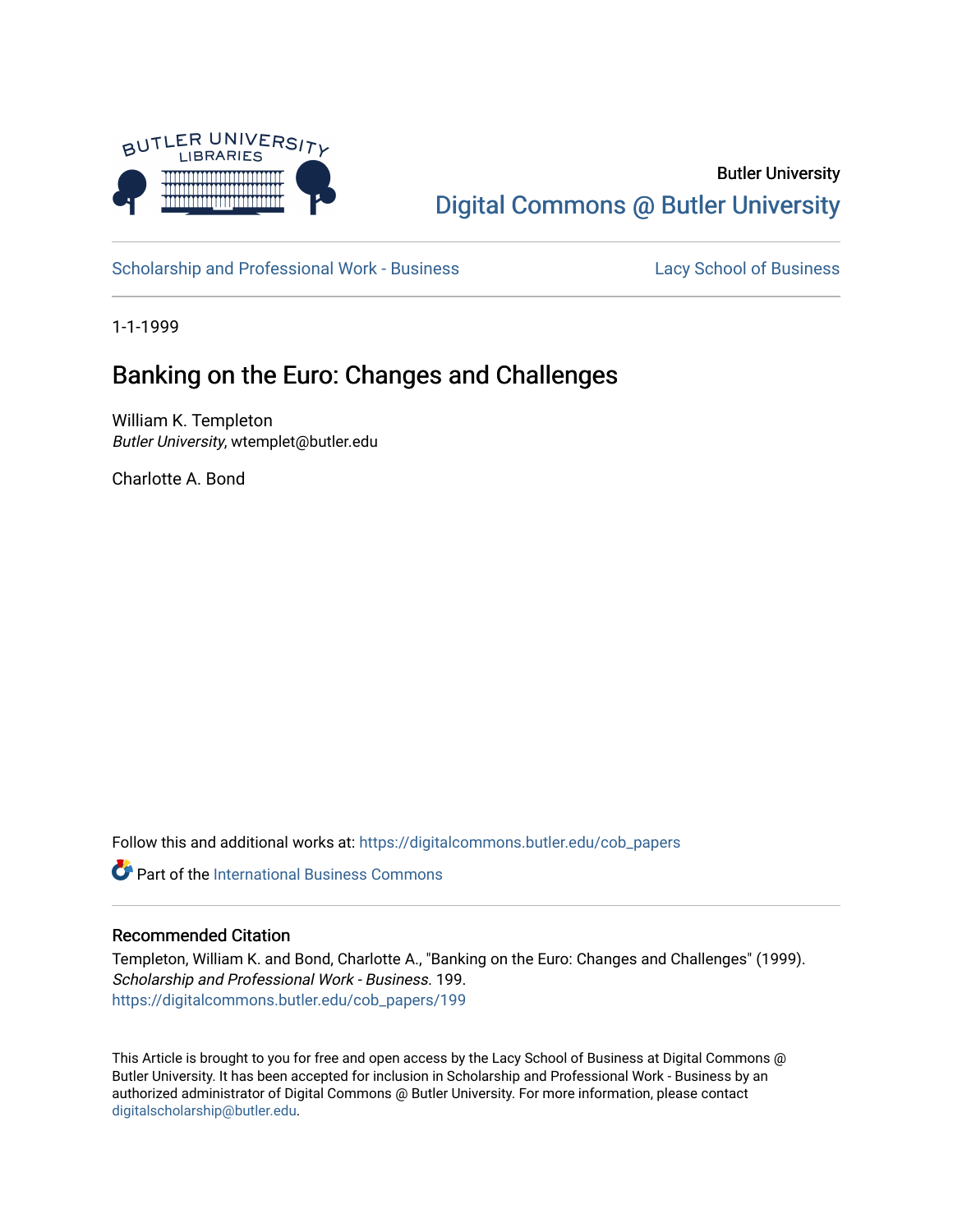## **Banking on the Euro: Changes and Challenges**

## **William K Templeton**

#### **Charlotte Ann Bond**

This paper considers the likely effects of EMU and the introduction of the euro on the fragmented European banking industry. It recognizes that transition to the euro will be expensive in terms of equipment, training, customer care etc.; and that some new products and services will be demanded (e.g. cross-border cash management systems, euro-denominated bonds etc.) while others will decline (e.g. foreign exchange hedging, commercial loans etc.). The paper refers to US experience to identify growth opportunities and discusses the current and future impact of increased competition in the new market; and strategies for surviving it.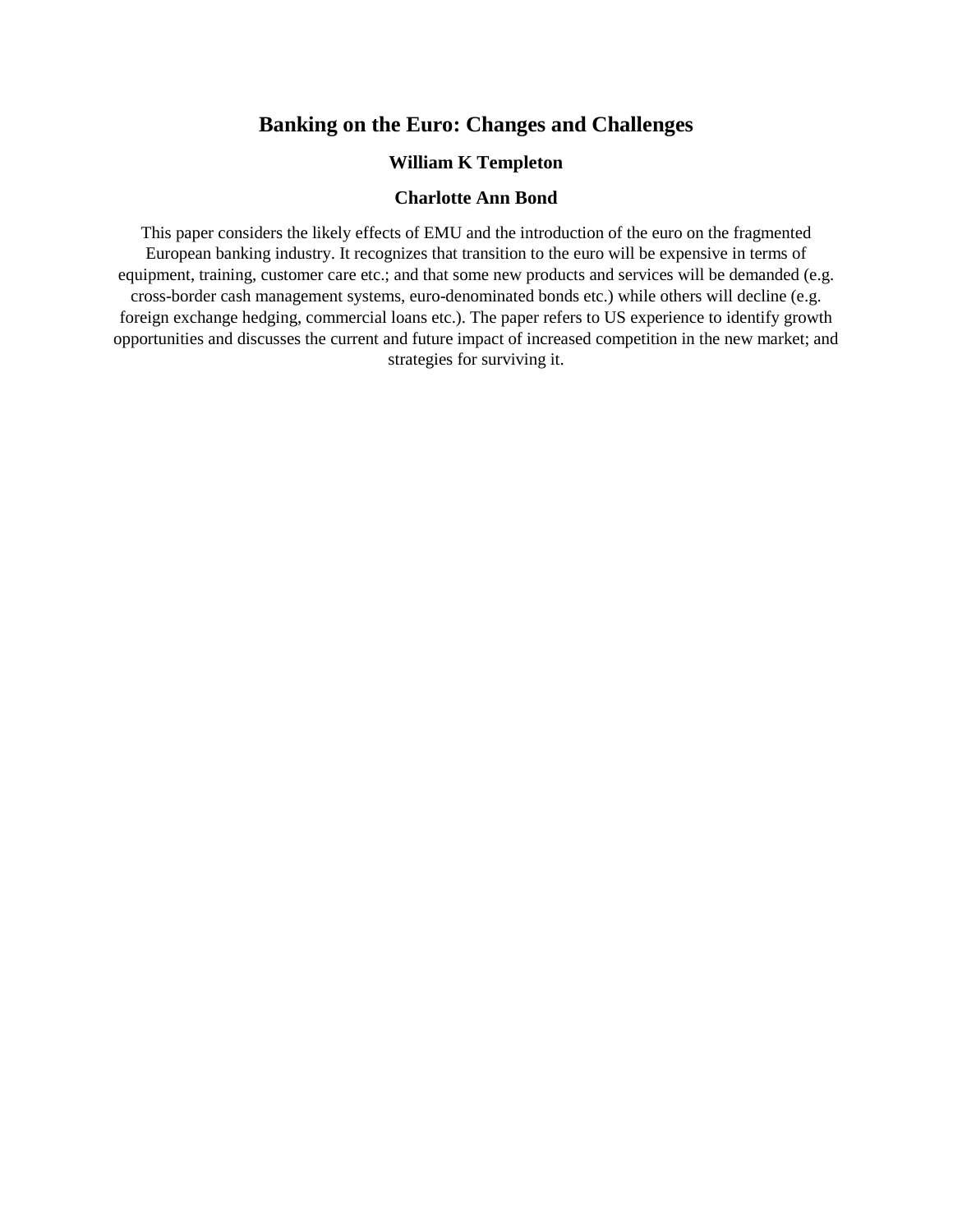The European banking industry has long been characterised as fragmented. It has consisted of a few large banks in each country operating mainly within their own borders. Multiple currencies, the lack of highly developed security markets, crossborder regulations, and traditions have all contributed to this industry structure. Corporate customers have relied upon domestic banks for their foreign exchange needs and for much of their debt financing.

The creation of the European Monetary Union (EMU) and the introduction of the Euro, however, are now spawning changes in European banking. A period of bank consolidation is under way. Barriers to geographic and product diversification are falling by the wayside. Banks are competing for customers in an intensifying battle that includes non-bank firms as well.

The Euro is expected to spur economic growth by reducing transaction costs and promoting price transparency. The banking industry can benefit from this economic growth; but not in its current condition and structure. For banks headquartered within the Euro-currency zone, the impact of Euro will be felt largely in operations, the products and service offerings, the level of competition across borders, and consolidation of the industry. The single market and the opportunities it implies are also inviting to financial services firms headquartered outside the Eurozone. European corporations are now reconsidering their banking needs and many of them may be expected to switch providers (Rhoads, 1998). There will be no shortage of financial institutions competing to fill those needs.

## **Operations**

The most immediate effect of the introduction of the Euro is the large operational cost of the transition to the new currency. Investment in technology will be extensive over the next few years. First, banks must accommodate dual accounting systems that maintain customer accounts in both Euros and domestic currencies for the initial three years of the Euro (Saunders, 1998). It will be possible for a customer to maintain a savings account in a domestic currency while paying his mortgage in Euros! Second, electronic payments systems must be altered and expanded to handle the expected increase in volume. Thousands of software applications are being rewritten and staff are being retrained. The banks in the EMU will ultimately spend \$12 to \$25 billion on conversion costs. Payments sytems conversion will be the largest single item, followed by conversions of credit card service and automatic teller machines (Rolfe, 1998).

The introduction of new products will require much technology investment as well. For instance, corporate clients will demand pan-European cash management systems in order to benefit from the single currency market (Havoutis, 1998). Banks are becoming more aggressive in product lines such as security underwriting and distribution. The need to invest heavily in technology to accommodate both conversion and new products will affect the structure of bank competition. Small and medium size banks may not be able to afford the necessary investment in technology. This factor will add to the pressure to consolidate (Paris, 1998).

A more mundane cost facing banks will involve the distribution and handling of the new Eurodenominated notes and coins scheduled for introduction in January 2002. Initially, over 12 billion bank notes and 76 billion coins will be issued (Barnard, 1998). Equipment that handles currency and coins will need to be adjusted or replaced (Economist, 1998).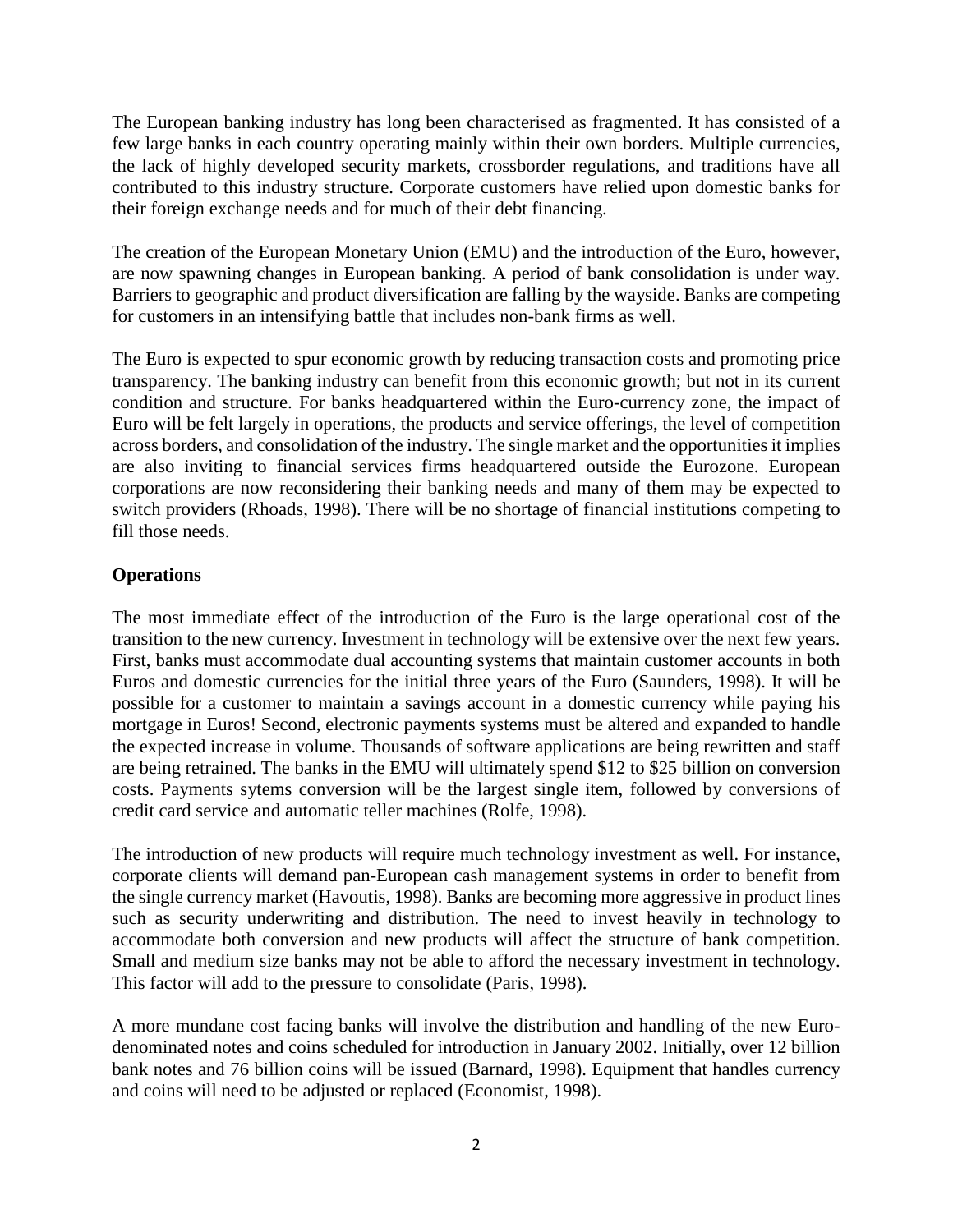Finally, a major operating cost of the Euro introduction involves the effort to educate and reassure bank customers. Wentz and Koranteng (1998) report that major business publications are benefiting from advertising revenues generated by banks boasting of their euro expertise and capabilities. ABN Amro, Deutsche Bank, and Societe Generale are all cited. Firms from outside the Eurozone, such as Credit Suisse, Bankers Trust, and Barclays Bank, are also spending large sums on such material in order to retain and expand their client base. Most large European banks have constructed Internet web sites, published brochures, and conducted extensive employee training, all with the aim of getting Euro information to customers. All of them perceive the need to reassure existing customers and to take advantage of the opportunity to attract new clients.

## **Products and Services**

The introduction of the Euro and the shift toward single market banking will require banks within the Eurocurrency zone to offer a new array of products and services. Foreign exchange and foreign exchange hedging have been major revenue producers for these banks. The elimination of transaction costs for non-financial companies, as eleven currencies become one is a primary economic benefit of the EMU and should enhance economic growth in the region. But by the same token it greatly reduces demand in a profitable business sector for Eurozone banks (Martin, 1998). Euro/dollar and Euro/yen trading will replace some of the foreign exchange business, but such activity will probably be a high volume, low margin proposition likely to be dominated by a few major banks (Speyer, 1998).

At the same time, there will be an increased need for integrated cash management systems that operate across borders. A bank customer operating throughout Europe will most likely want to have funds held in each country be part of a larger international cash management system (Havoutis, 1998). An option is to have a negative Euro balance in one country be offset by a positive Euro balance in another. The funds can then be easily pooled and readily available for investment in order to minimise the opportunity cost of idle balances. Though the Euro eases some of the difficulty in creating an integrated cross-border system, regulatory, tax, and legal requirements can still make it a complicated product to build. The Belgian concern, Generale Bank, has already announced the development of a cash management system that will pool corporate accounts across borders (Turton & Queree, 1998). Other banks will surely follow their lead, but they must have a presence in multiple European countries as well as the funds to invest in cash systems development to make the offering of such a product practical and profitable.

European banks will also experience a decline in their commercial loan business. Corporate clients will shift their borrowing to the newly-enlarged security markets, which will offer lower transaction costs, lower rates, and better liquidity (Islam & Knott, 1998). Traditionally, European companies have relied on bank loans for their capital needs in excess of profits. As the small fragmented security markets of the Eurozone meld into a single market, companies will find that they will have less need for bank credit. The single market will attract a larger pool of investors. European banks will face the same kind of disintermediation that the US banking industry has experienced. Companies will meet more of their financing need through commercial paper and bonds rather than commercial bank loans.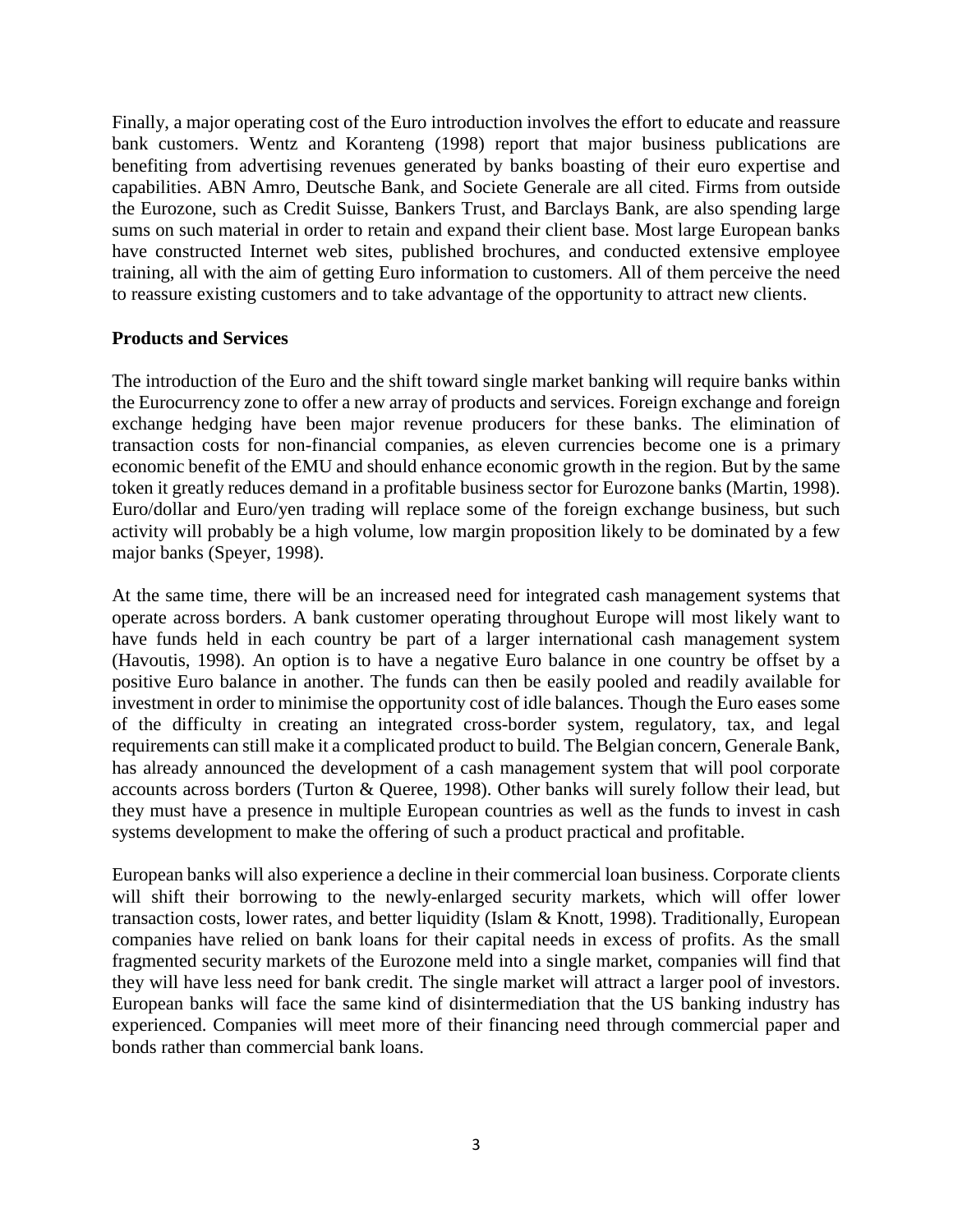The good news for European banks is that they can go to these markets with their clients, offering them capital market services instead of bank loans. A few of them already have an extensive experience and presence in these markets. They will enjoy a competitive advantage. Other banks will likely form alliances, perhaps with American and British firms in order to operate in this market as effectively as possible. Some of these investment/commercial banks have been underwriting and distributing securities in Europe for years.

Historically, interest rates in the various European Union credit markets have reflected the monetary policy of the individual countries and the expected trends in currency exchange. As a result of security market integration, a single set of interest rates should prevail across borders with creditworthiness the sole factor in rate differentials. European banks have traditionally paid more heed to currency risks than to credit risks in their loan evaluations. (Hamer, 1998).

A commercial paper market should emerge to handle high quality short-term credits. At the opposite end of the credit quality spectrum there may be the birth of an Euro-denominated highyield bond market. Since most banks already have established client relationships they will be in a position to help their clients find their way in these new markets. If they delay developing the needed expertise and capability, however, they will lose these clients to new competitors.

In the 1980s, US banks responded to disintermediation, in part by extending credit to risky borrowers in foreign markets. The same temptation may arise for European banks, which may look to Eastern Europe for new loan business (Speyer, 1998). They will be wise to tread slowly in these foreign markets until they are better able to evaluate credit risks. US banks wrote off billions of dollars in bad debt to Latin American borrowers while learning this lesson.

Other American-style growth opportunities may beckon to Eurozone banks. Economic growth and prosperity will create a demand for mutual fund distribution and asset management. Paribas has already reached agreements with three large Italian banks to distribute their mutual funds (Global Fund News, 1998). It expects Italians to invest the equivalent of US\$ 1 billion annually. Merrill Lynch also has made agreements with banks in Milan and Rome (Wall Street Letter, 1998). With greater monetary stability, there is greater interest in saving by the people of this region. Domestic banks have the selling networks in place to benefit from this development and have done so by forming partnerships with mutual fund firms.

The new found interest in saving and private investments also provides an opportunity for banks to be active in asset management. A shift toward private pension plans and the lessening of crossborder investment restrictions add to the impetus (Speyer, 1998). The rapid expansion of the equity and corporate bond markets will present many opportunities for money managers to sell their services.

Asset management, however, is not an easy business to enter. It requires the bank to establish a research and back office capability to support the investment managers. It also requires a marketing capability whether the target is individuals or institutions. Of further concern for banks contemplating this business is the intense competition they will encounter from non-bank institutions. Insurance firms and foreign-based investment companies have money management capability in place and will be attempting to capture this business as it develops.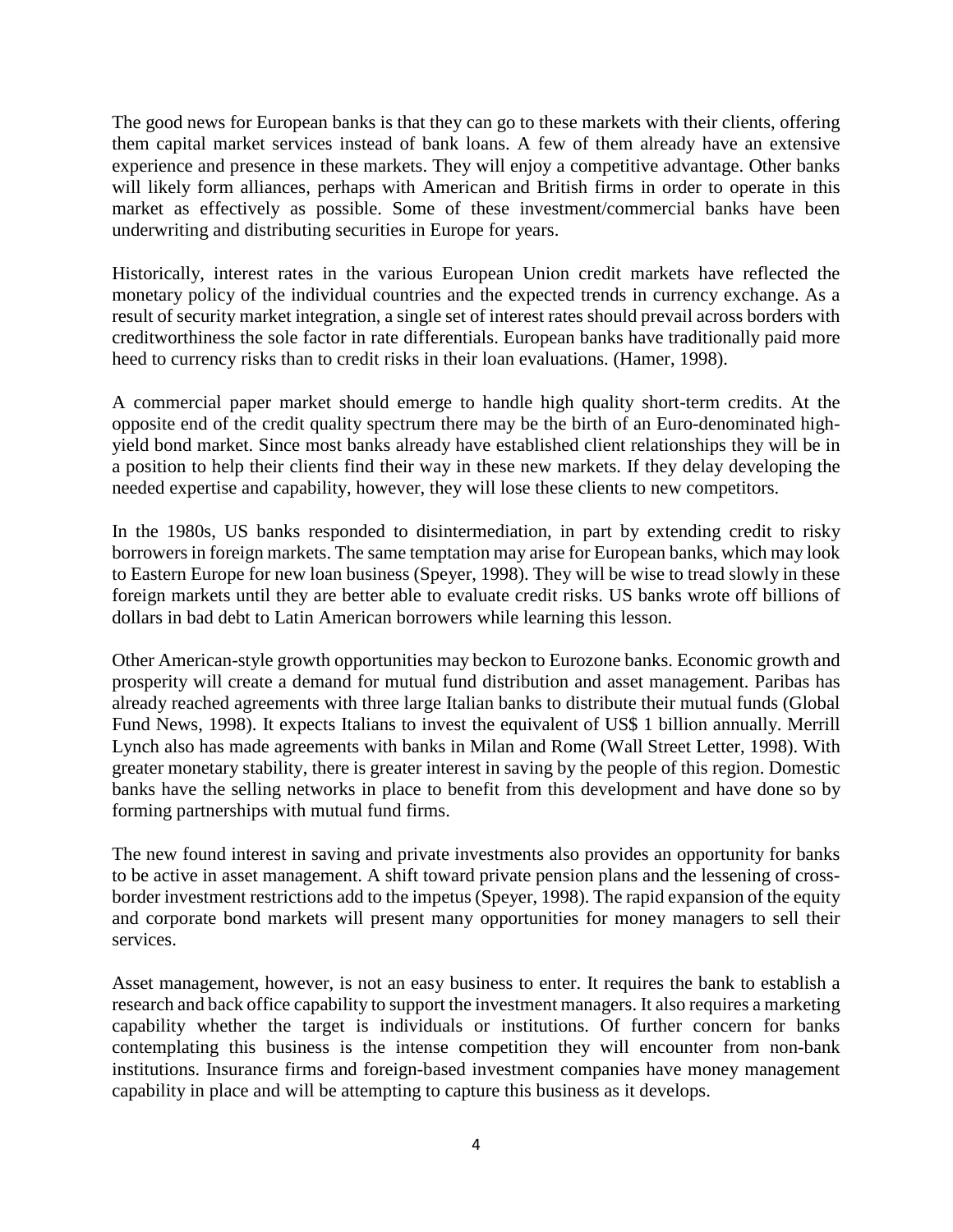Another area of change and opportunity is in payment clearing systems. Currently, each nation has its own clearing system for cheques and other methods of payment (Teixeira, 1998). Given the size of the market and the use of a single currency, the existing payment systems will become redundant. This business is well suited to economies of scale. Thus, profits will be sufficient only for a few major players. Some banks may specialise in clearing activities; others will outsource the work. ABN Amro, the large Dutch bank, has developed a system it is willing to sell to other banks and to set up in the purchasing banks' back offices (Mandaro, 1998). It also will offer clearing services to banks that do not have the volume to justify the expense of their own system. The German clearing system, German Electronic Access Frankfurt, is striving to be the leading clearing system in the Eurozone (Teixeira, 1998). It plans to specialise in Euro clearing, but will also clear other currencies as needed. The European Bankers Association (EBA) private net settlement system created for the old European Currency Unit is being converted to a euro clearing system. It will compete with the European Central Bank's TARGET system. The EBA's system is better geared for private transactions, but it will need to handle about 100 times its current volume. TARGET will probably be more expensive to operate than the privately owned clearing systems. It will probably be used only at a later stage of the clearing process or for certain specific types of transactions.

At the retail level credit cards will see a major boost. The advantage here is that under any Euro scenario customers can continue using their existing cards. The Visa and Europay/Master Card payment systems simply process the Euro as an additional currency. The individual issuers determine precisely how Euro and national currencies are shown on cardholder statements.

On a practical level, the only way for individuals to transact in Euros at the point of sale will be by payment card or cheque. Card payments will promote the Euro; in turn the Euro will promote card payments (Rolfe, 1998).

Can all banks compete effectively in all these product markets? It is unrealistic to think that one firm will be the leader in payment systems, security distribution, cash management, asset management, retail banking, and commercial lending. Banks will need to recognise in which product and geographic markets they can have a competitive edge and position themselves accordingly. Langohr (1998) asserts that the successful banks will be the ones that specialise and that avoid the temptation to become as large as possible by competing in all business sectors. There is room for only a few full-service global financial firms. The rest will need to find a niche in which they can exploit a competitive advantage.

## **Competition and Consolidation**

The heightened competition resulting from the enlarged currency market will have an impact on bank structure and strategy. Banks will be unable to rely on the loyalty of their corporate customers and the protection of their governments. Each firm must develop a strategy that exploits its own particular advantage or it risks being acquired by another bank. Euromoney (1998) reports that banks in Portugal are aggressively seeking market positions in retail banking. Many European bankers expect retail (consumer) banking will be relatively immune to competition from across borders. Foreign-owned banks may be less sensitive and less responsive to local needs. It is usually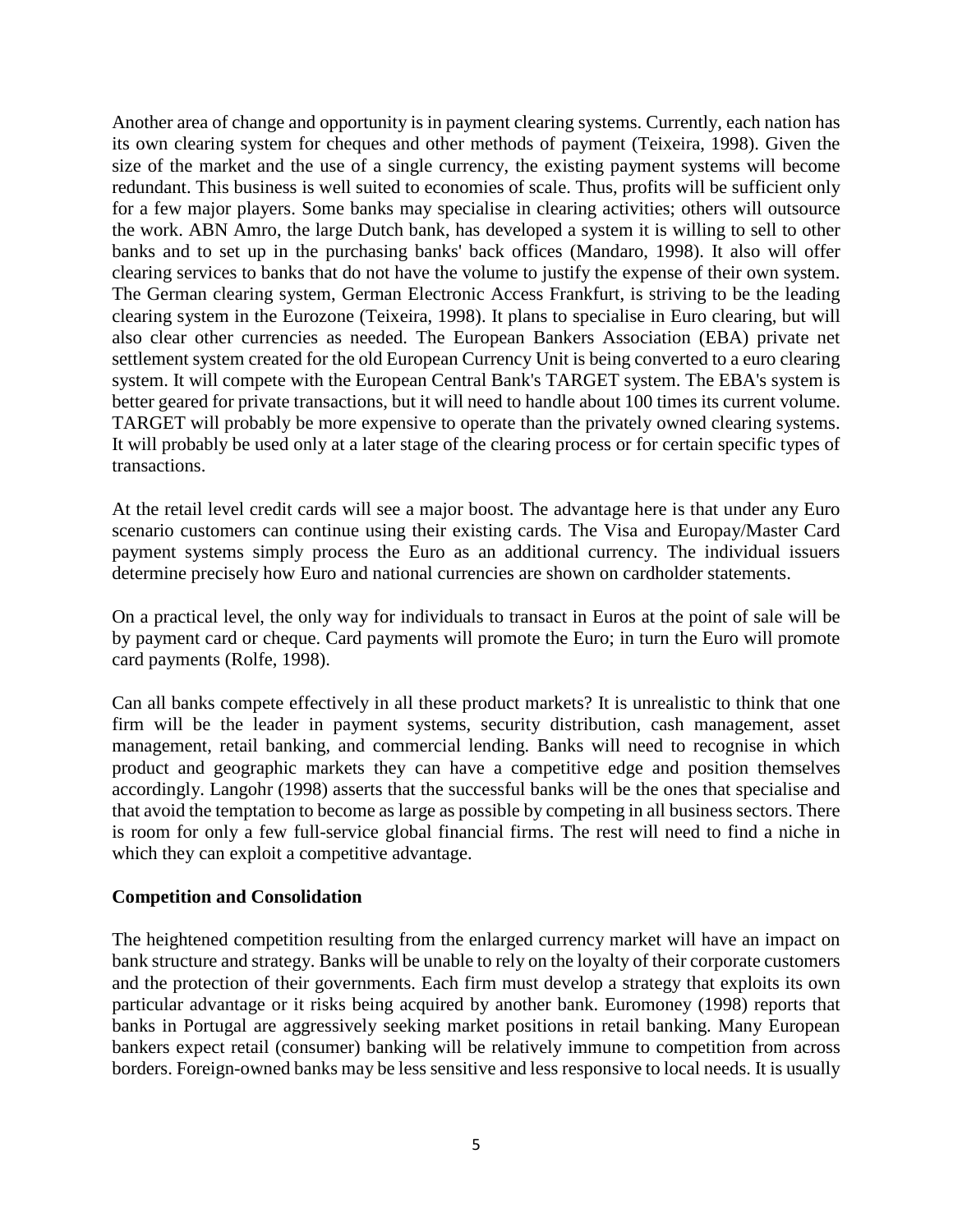more difficult to enter a market de novo than to acquire a bank that is well entrenched there - one that comes with an established customer base.

The battle for retail banking position in Portugal has already resulted in some consolidation. Observers expect that the six large Portuguese banks that remain will engage in more mergers and acquisitions when equity market conditions make takeovers more feasible. Portuguese banks are also extending their presence and influence in their former colonies, Brazil and Mozambique (Euromoney, 1998). They see this positioning as the competitive advantage they can maintain relative to foreign banks. They should be able to offer superior service to corporate clients seeking to do business in these countries.

Jockeying for competitive position is also apparent in Germany. Bayerische Vereinsbank has agreed to merge with Bayerische Hypotheken and Wechsel-Bank AG to create Germany's second largest bank with a pan-European presence (Kraus, 1998a). Managers expect to focus on project finance, asset-backed securities, trade finance and capital market transactions for US subsidiaries of German companies. They will also focus on serving US companies with operations in Germany. Such plans denote consolidation, but also an effort to specialise both in products and region.

In Austria, the major reaction to the coming competition has been to push through the merger of Creditanstalt, which has an established reputation in investment banking, with Bank Austria (Economist, 1997a). This combination creates Austria's largest banking firm. Plans are underway to shift control from government to private shareholders over time. The apparent strategy for the new firm is to dominate certain domestic markets, such as corporate lending and cash management, and establish a presence in nearby Eastern European markets in investment banking. A key to the success of this strategy will be whether the government and Austrian traditions will allow all the potential benefits of the merger to occur. A government stipulation requires Creditanstalt to remain a separate entity for several years and prohibits cutting staff on a significant scale. Employees in some areas of the bank are currently finding that there are two people now to do the work of one. If the combined bank cannot realise some scale economies, it will lose out to new, leaner competitors in their markets.

Bank consolidations are not just occurring within domestic markets. The additional twist attributable to the onset of the Euro is the prospect of cross-border mergers. In November 1997, the Dutch banking and insurance firm, ING announced a bid for the Belgian concern Banque Bruxelles Lambert (Economist, 1997b). If banks hope to position themselves as pan-European firms and be ready to serve their customers across the single market, surely there will be more mergers and acquisitions to come.

A few firms are attempting to become true global banks. ABN Amro and Deutsche Bank, both based in the Eurozone, appear to be following this strategy (Steinmetz, et al., 1998). ABN Amro has made acquisitions in North America and Asia to complement its European expansion. Deutsche Bank had already generated about half its profit from foreign operations prior to its acquisition of Bankers Trust. With the purchase of this major US bank, Deutsche Bank now has a significant North American presence and more strength in Europe. Bankers Trust had been well positioned to expand its investment banking and securities custody business in Europe prior to the merger (Kraus, 1998b).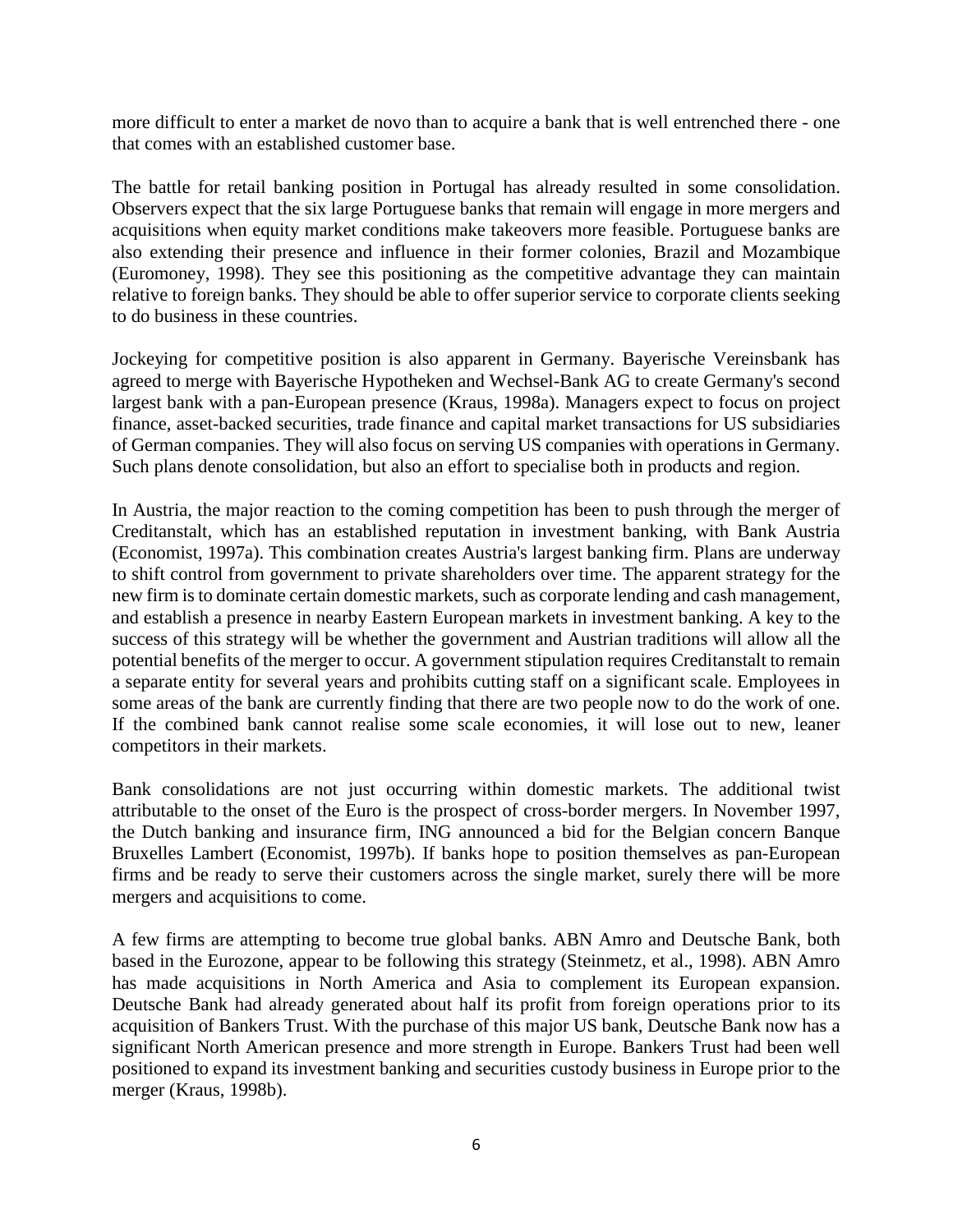Other global competitors based outside the European continent are also seeking to compete in the Euro market. The Midland Bank has opened up Euro accounts for its corporate and individual customers. The American firm Chase Manhattan Corp., J.P. Morgan & Co., BankAmerica Corp. and Citigroup are leading a contingent of banks gearing up for the new European opportunities (Kraus, 1998b). All of them have significant pan-European networks in place, unlike most of their European counterparts. They have expertise in security market services that will make them formidable competitors to European banks. US banks also have a head start,in offering asset management, securities custody, cash management, and merger and acquisition assistance. Finally, they have the financial strength to compete aggressively as margins narrow.

The merger of Swiss Bank with Union Bank of Switzerland represents another major factor in the changing European banking markets (Kraus, 1998a). The resulting United Bank of Switzerland is the second largest bank in the world, with specialties in asset management, private banking, and investment banking. While Switzerland remains outside the European Union, most of that nation's trade and international finance is with EMU countries. The Swiss banks have to be major players in the new Eurozone, since they will be conducting much of their business in Euros. The Swiss/UBS bank merger is expected to cut costs in part by eliminating 13,000 jobs (Peterson & Capell, 1998). The goals of expanding geographically and cutting costs will be attractive to many industrial and commercial European firms. The single currency and breaking down of regulatory barriers should result in extensive merger activity among European companies for years to come. UBS intends to compete aggressively for this merger and acquisition business. Their size will permit them to finance almost any deal. Meanwhile, their experience and expertise in private banking will allow them to remain a leader in this profitable market segment.

## **Summary and Conclusion**

The introduction of the Euro and the emergence of a single market have important consequences for the business strategies and structure of European banking. Initially, banks will incur heavy operational and technology costs as they switch to the new currency. More significant will be the changes in the products and services that banks must provide to be competitive in a single market. Foreign exchange trading and hedging will cease to be important revenue generators for most banks. The importance of commercial lending will decline as those borrowers seek lower costs in the security markets. To survive, European banks will have to develop further expertise in security markets, asset management, and other product growth areas. Furthermore, they will have to establish a geographic presence and a size that complements the product markets in which they choose to compete.

In some respects the results may be compared with the experience in the US market, which has seen banks clamour to enter new product and geographic markets amid significant consolidation. Deregulation and increased competition in the United States have created some problems. Some bank financial conditions have suffered and a number of failures have resulted from excessive risk taking.

An over-riding question is whether bank supervisors in Europe will be prepared to deal with the problems that result from too rapid an expansion into new product and geographic markets under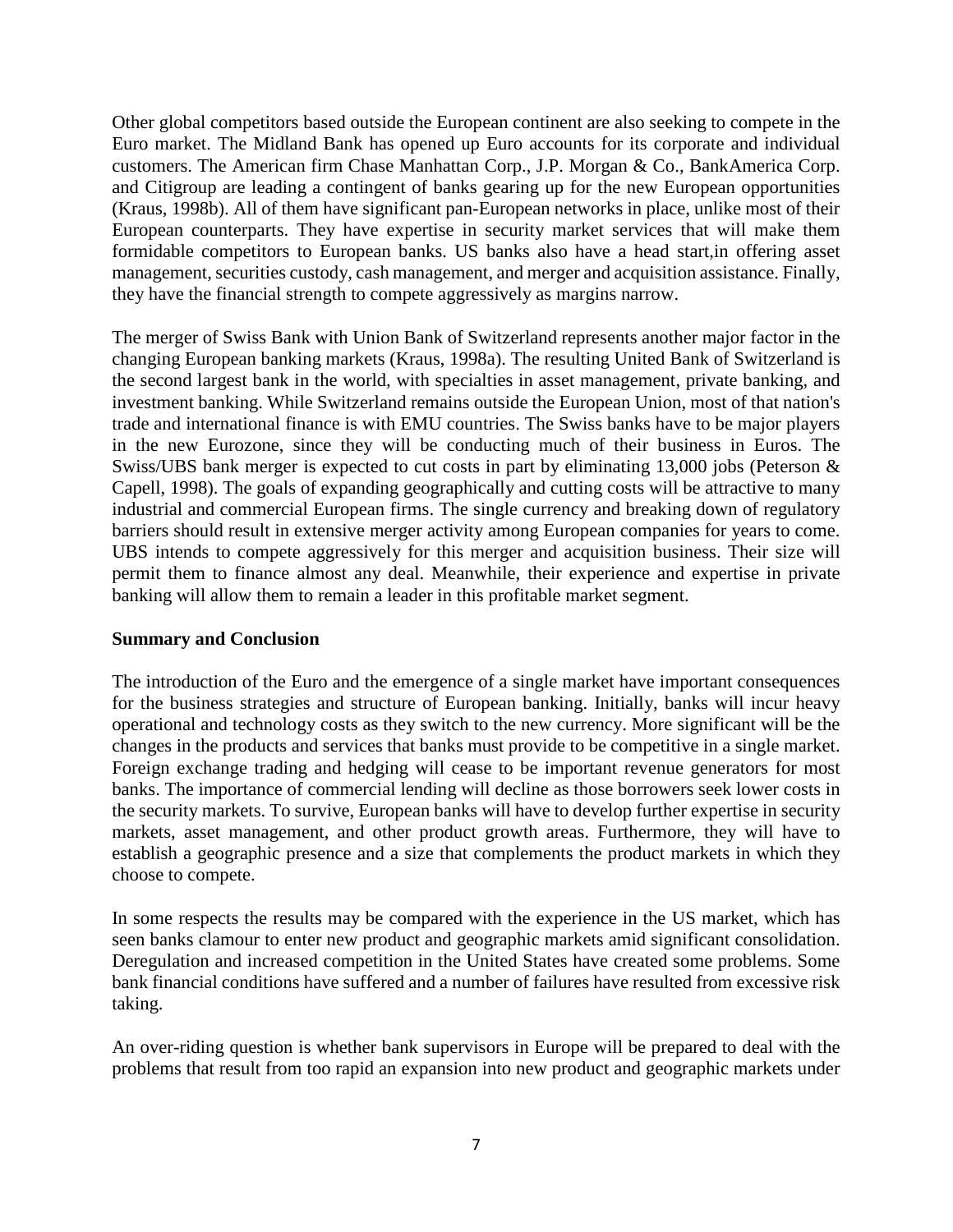intense competitive conditions. They will have the added challenge of dealing with institutions whose operations are significantly spread over several countries.

The Euro ushers in an era of major opportunities for the banking industry. But it also brings risks. Banks must adapt to the changing market environment if they are to prosper or even to survive. But they must be well prepared and proceed with caution.

## **References**

Barnard, Bruce (1998). "What the Euro Means to the US," European Affairs, 377, pp.12-13.

The Economist (1997a), "A Long Way from America," 343:8017, pp.84-85.

The Economist (1997b), "Going Dutch in Belgium," 345:8043, p.83.

The Economist (1998), "Unready Blast-Off," 349:8093, pp.83-84.

Euromoney (1998), "Six Big Banks are Too Many," 350, p.196.

Global Fund News (1998), "Paribas Signs Italian Distributors," 2:12, p.5.

Hamer, Simon (1998). "The Euro: New Currency, New Opportunities," Global Private Banking, 4:8, p.7.

Havoutis, Niko (1998). "Cross-Border Pooling in the Euro Zone - Making the Dream a Reality," Global Treasury News, November 26.

Islam, Ifty and David Knott (1998). "EMU - Revolution for European Financial Markets," Deutsche Bank Research, 51.

Kraus, James R. (1998a). "Euro Use Seen Ushering in Flood of Europe Banks Deals," American Banker, 163:86, p.20.

Kraus, James R. (1998b). "US Banks Look Like Leaders in the Euro Race," American Banker, 163:134, pp.1-2.

Langohr, Herwig (1998). "Big is not Best in Euroland," The Banker, 148:863, pp.27-28.

Mandaro, Laura (1998). "EMU Payments Business to Consolidate," Thomson's International Banking Regulator, 10:26, pp. 1-2.

Martin, Peter (1998, May 6). "Euroland: A US Scale Market," FT. com Special Report, http:l://wwf.com/specials98/q261e.html (Accessed 1998, Sep. 22).

Paris, Alan Lloyd (1998). "Sudden Impact: The Euro and European Banking," Wall Street and Technology, 16:6, pp.28-29.